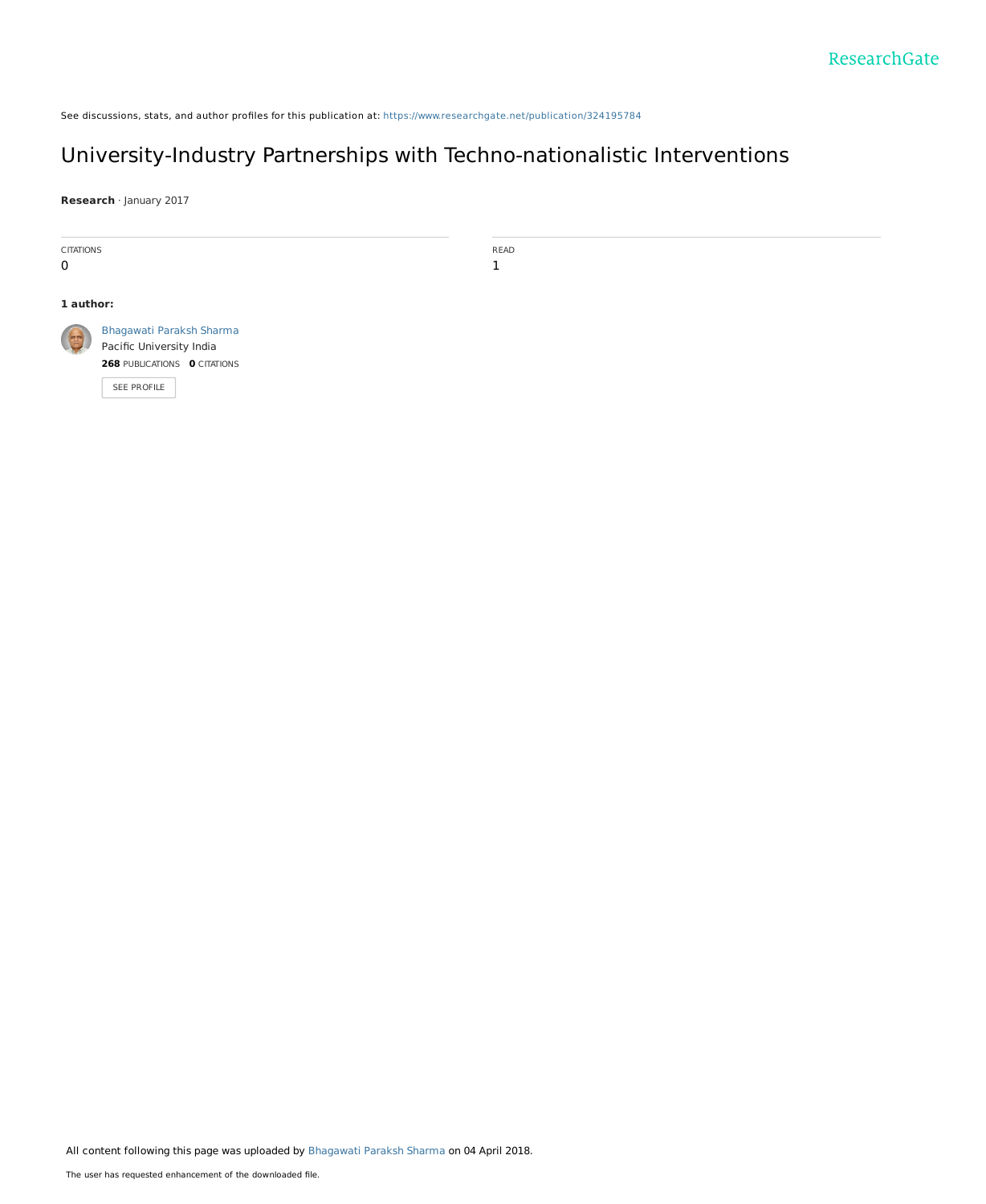## **University-Industry Partnerships with Techno-nationalistic Interventions**

### **Prof. Bhagwati Prakash Sharma\***

India has a wide gap in research and innovations with its BRICS partners, as well as with the major economics of the world. Therefore, inspite of being home to 16% of the world Population, India has only 2.1% share in the world manufacturing vis a vis a 22% share of china, which has even pushed the U.S. at number two with a 17.2% share. China has scaled up very rapidly since 1991, when it was also having just 2.4% share in world manufacturing<sup>1</sup>. Today, the Chinese universities as well, are ranking at top in the intellectual property creation, through innovative researches and ever growing number of frequently cited international publications. Education can remedy this poor state of research and innovations in India, as education is key to development, which largely shapes the economy, technology, civilization and culture of a nation. The potential of higher education, in this regard, needs to be harnessed through universityindustry collaborations in India, to foster job creating industrial and commercial activities. India has a huge enrolment of 3.3 crores students in higher education<sup>2</sup>, almost equal to the total population of Canada<sup>3</sup>. Yet, India lags far behind in creating intellectual property, for want of requisite research and innovations into various knowledge based and intellectual property-centric subject areas.

## **Poor State of Research in India**

India lacks in quality research and productive intellectual property generation. According to the data released by the World Intellectual Property Organization  $(WIPO)^4$ , India has seen a drop in international patent applications to 1,423 under the Patent Cooperation Treaty in 2015, while US has 57,385, Japan (44,235), China (29,846) and Korea (14,626) figured in the top-10 list, registering a rise of 20%, 14% and 7%, respectively, from last year. India fared no better in terms of global trademark filings as well, under the Madrid System. It ranked 36th with only 150 trademarks filed in 2015, down from 153 in 2014, when it had seen a more than 70% increase in trademark registrations. It shows a very miserable scene on the front of new product and brand launches. Against a paltry figure of 150 filings, the trademark filings of the US (7,340), Germany (6,831), France (4,021), China (2,401), Japan (2,205) are 14 to 48 times. Data from the aforesaid WIPO report reveal that even the IITs, though endeavoring to move ahead on research in nanotechnology over other Indian Universities with over 5,000 scientific papers and 14 patents since 1970, are miles behind China, as the Chinese Academy of Sciences tops with 29,591 publications and 705 patent filings in nanotechnology. The country has a long distance to go in promoting innovation and research. The figure on comparing with China is embarrassingly low for the elite institutes, constituting an icon at home.

\_\_\_\_\_\_\_\_\_\_\_\_\_\_\_\_\_\_\_\_\_\_\_\_\_\_\_\_\_\_\_\_\_\_\_\_\_\_\_\_\_\_\_\_\_\_\_\_\_\_\_\_\_\_\_\_\_\_\_\_\_\_\_\_\_\_\_\_\_\_\_\_\_\_\_\_\_\_\_\_\_\_\_\_\_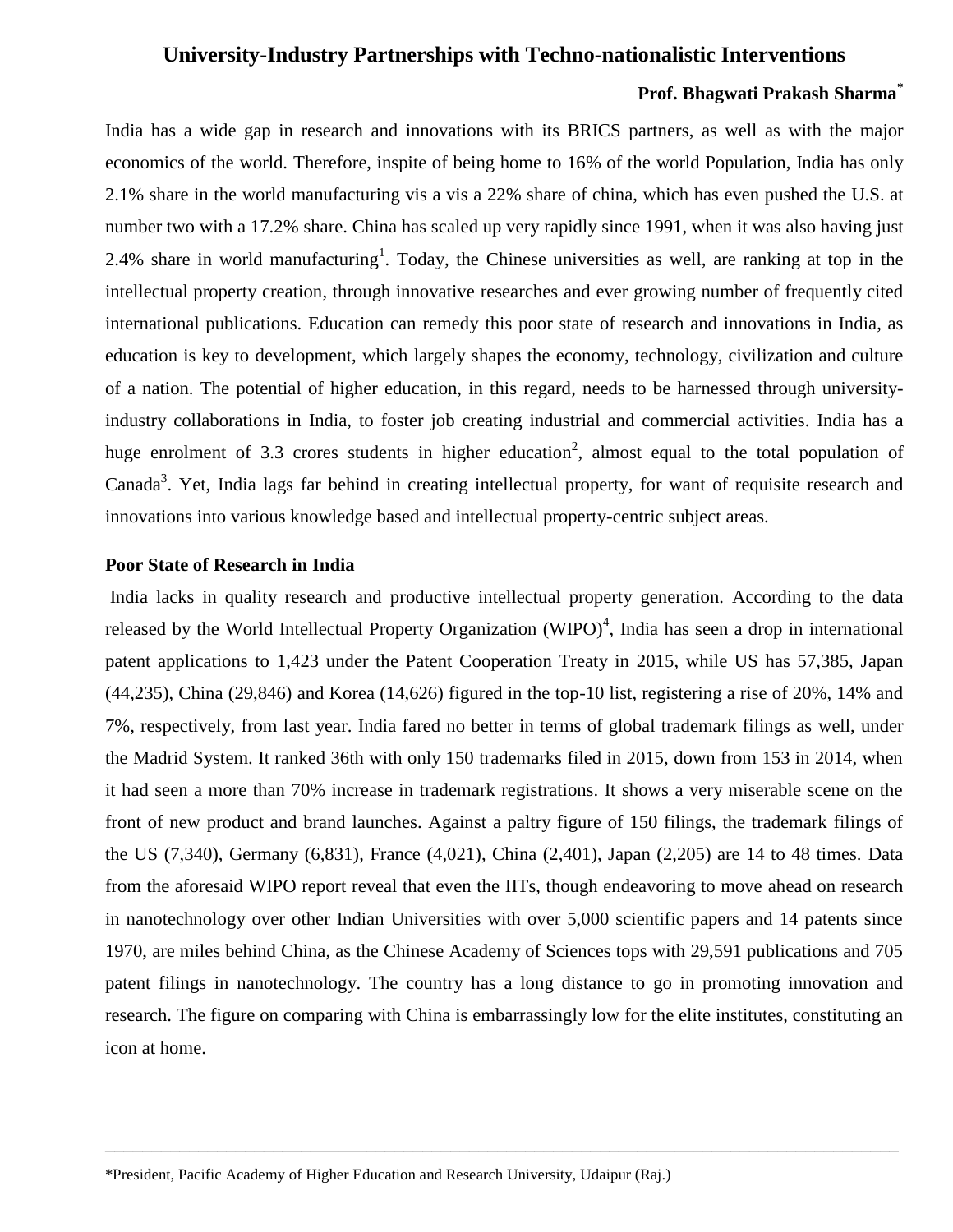#### **University Industry Collaboration: The Way-Out**

However, collaborative research with a consortium approach, inter se the academia, industry and government can prove to be a big game changer for breakthrough research and innovations<sup>5</sup> in the country. A well facilitating eco-system for collaborative researches and innovations across a wide range of knowledge-based and intellectual property centric subject areas has to be cultivated to kick start development of job creating commercial products and services for absorbing the 1.2 crore youth attaining the age of employment every year (one million per month) in the country. Collaborative consortia, tripartite as well as bipartite, throughout the innovations' value chain and transforming such innovations and researches into job creating products and services may be fostered via 4 discrete forms of universityindustry collabration modes.

**(i) Industry consortiums** i.e. Udhyog Sahayata Sangh: Such full fledged consortia may be tripartite comprising industry, relevant university department(s) and the government, or bipartite- comprising university and industry. Industry clusters in different part of country and the university (ies) can form that industry specific consortium.

**(ii) Technology Development Cooperative Associations**: Such association of the firms of any industry and university (ies) may come together for pursuing target oriented researches for current or future needs.

**(iii) Technology Development Cooperative Agreements**: A memorandum of understanding or a legal contract may be signed for shared researches with well defined targets.

**(iv) University-Industry-Government-Round Table**: Such Round tables can prove collaborative research.

**(v) University-Industry Round Table**: Frequent knowledge sharing round tables or for identifying the mutual expertise, can be organized between industry and university (ies).

The aforesaid modes of university-industry collaborations can go a long way even to invoke techno nationalistic interventions, for homegrown innovative technologies. In US, Europe, Japan, South Korea, Taiwan etc hundreds of industry consortia are active in pre-competitive research, technology development, market research, product development and brand promotions. In US, there are more than 1200 consortia for industries ranging from Photonic, Automobile, Technology, IT, Pharma, Energy, Agrochemicals, Biotechnology and so on. China has single mindedly pursued this path of techno nationalism and has moved towards techno globalism.

## **The Paradoxes to Take Care**

our share in world shipbuilding is mere 0.1 percent. South Korea which accounts for less than 5 percent of geographical area and population of India, and having far less than 70 percent of our GDP, today accounts for 40% of world-shipbuilding. Needless to say India is the 3rd largest steel producer with a large pool of skilled manpower and 7100 Km coast line can easily capture at least 10% of world shipbuilding if proper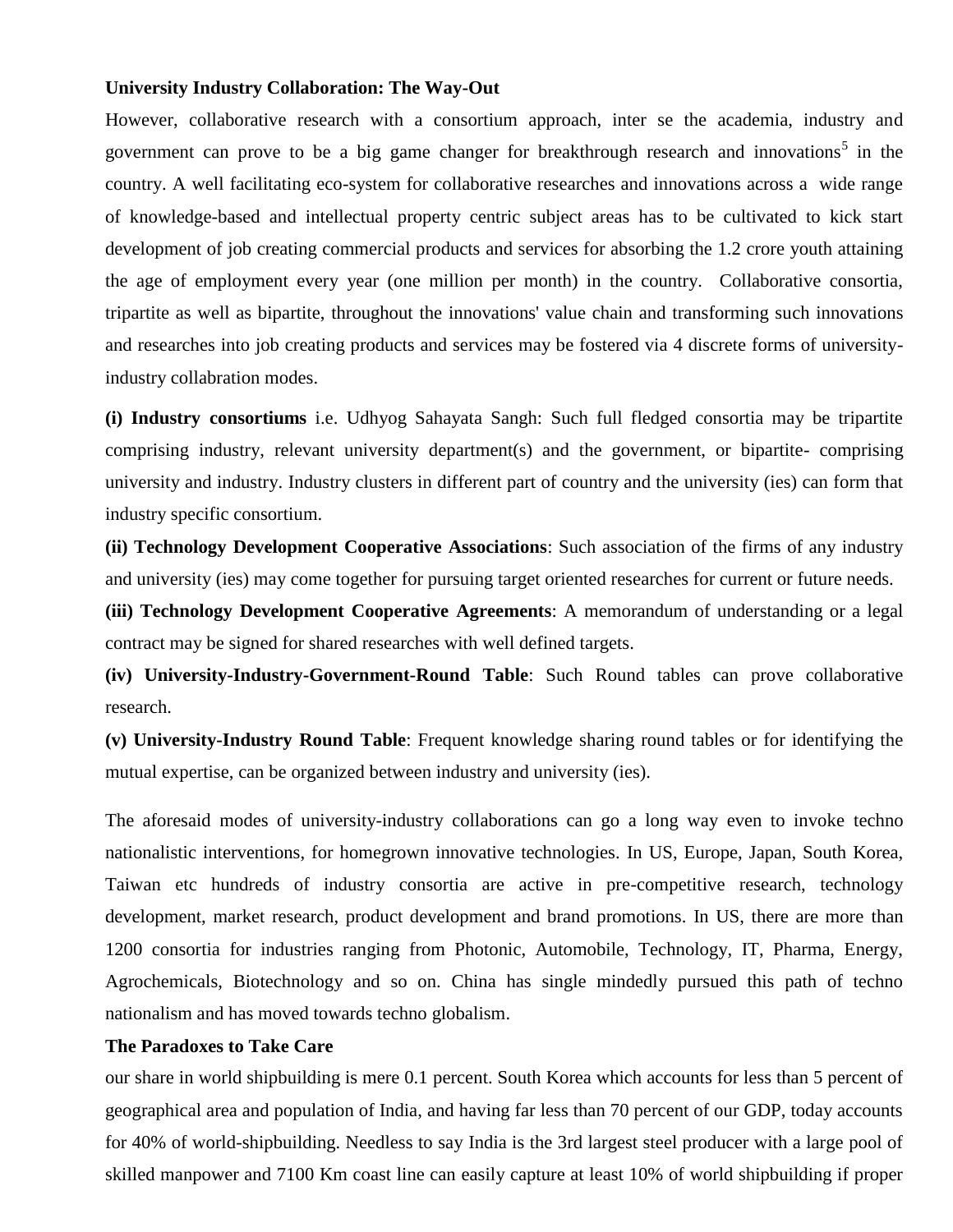policy, design, R&D and fiscal support is extended by the government. Overall, the South Korea has been spending 4 % of its GDP on R&D while India spends less than 1 percent of its GDP on R&D, inspite of our repeated assertions to raise our R&D outlay to 2% of our GDP in the science and technology declarations being made since  $2003$ .<sup>6</sup> Indeed this constraint can partly be overcome by promoting university-industry collaborations. Our pursuits in promoting quality education in pharmacology and IT have placed in a position to lead in the world. To the contrary, A single policy support to pharma sector extended in 1970 by replacing the provision of product patents with process patents in the Indian Patents Act of 1970 and quality education, India could acquire record 10% share in the world Pharma-Manufacturing by volume. Besides, we have ushered in a new era in the area of pharma education and Research & Development just by virtue of this policy support. Though it is also now bound to erode with our reverting back to product patents since 2005 and our gradual succumbing to Euro-American pressure in the field of IPR.

Collaboration between academia and industry is an increasingly critical component<sup>7</sup> for facilitating efficient national innovation systems. It is useful to examine the experience of developed countries to better understand the different types of university-industry collaboration, motivations and barriers to such cooperation, as well as the role of public policy in fostering such linkages. Developing countries and especially India faces even greater barriers to such alliances, calling for a bold initiative to promote university-industry collaborations. Such collaborations between universities and industries are critical for several purposes viz (i) for capacity building and skills development via joint teaching and training, (ii) for the generation of new and fresh knowledge and foster innovations through technology sharing, and (iii) for the promotion of entrepreneurship through incubation for start-ups and spin-offs, and also through R&D Partnerships.<sup>8</sup>

#### **Miscellaneous Modes**

Besides the consortium approach some other modes to promote university-industry collaboration and cooperation can also be evolved. Such modes may be like: (i) R&D incentives and grants (ii) Performance-based funding of universities and reward systems for researchers (iii) Intellectual property rights regime and technology transfer offices (iv) Science parks, spin-offs, and business incubators (v) Shared Education and training programmes  $9$ 

Experiences from across the globe suggest that businesses can structure their relationships with universities in ways that make them much more valuable  $10$ . The idea of "gap between research done in academia and its translation into marketable products, is not new<sup>11</sup>. But, successful partnerships are growing. Both academic institutions and companies are making rapid strides to bridge the gap<sup>12</sup>. The focus of all such collaborative research endeavors has to be to invoke techno-nationalistic interventions to take a leap ahead in employment generating industry and commerce.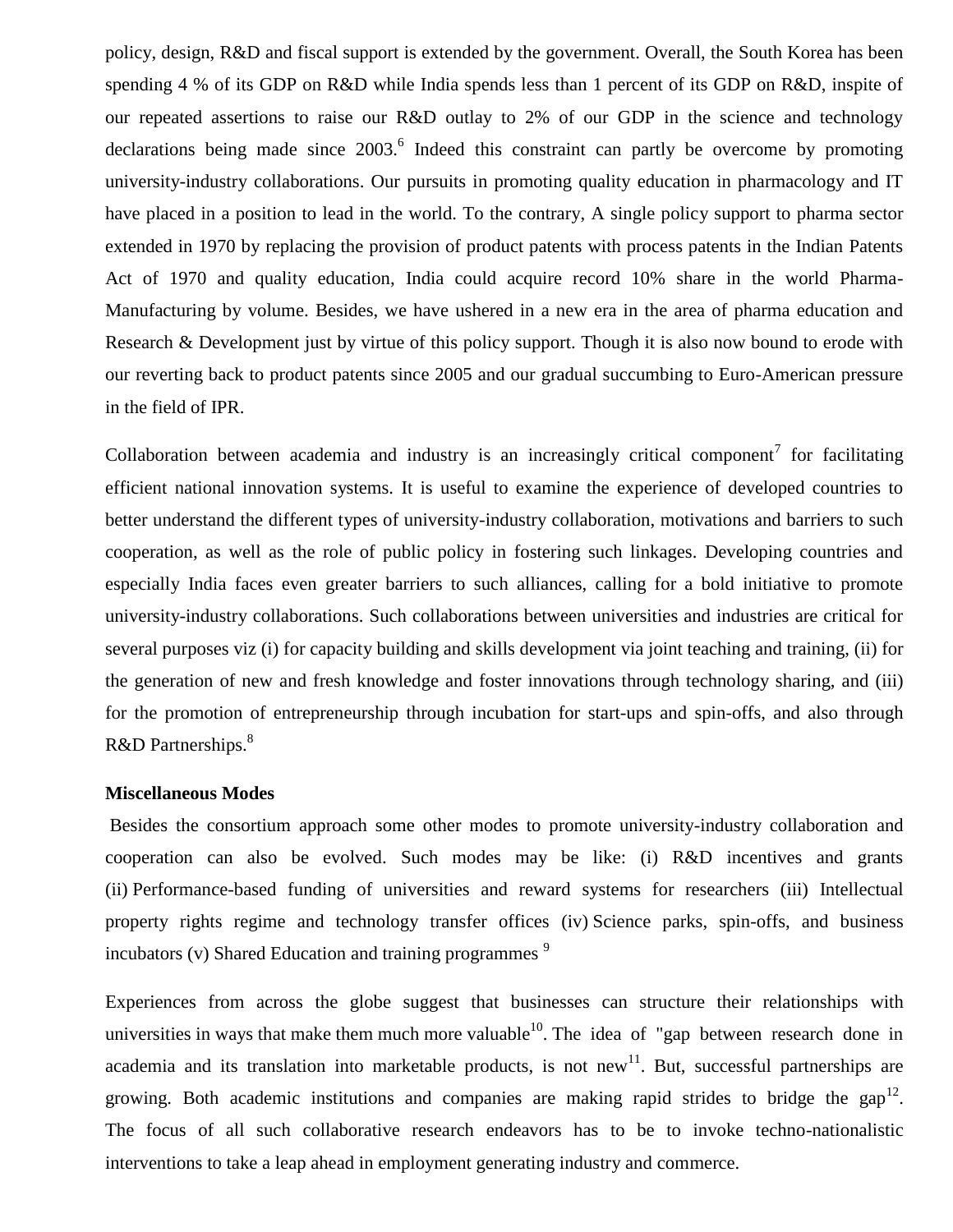#### **Need to Involve Techno-Nationalism as a pathway to Techno Globalism**

To develop and promote homegrown technologies necessary to promote employment creating industries, products and brands. India has to pursue the course of techno-nationalism, with an ultimate aim of technoglobalism.<sup>13</sup> China has single mindedly pursued this path of techno-nationalism and several other countries like Taiwan, South Korea, Japan and even U.S. too has this inclination.<sup>14</sup> The Chinese have got rich dividends out of their strong quest and initiatives aimed at pursuing techno-nationalistic approach.<sup>15</sup> The Chinese ideal of developing home-grown technologies, promulgating regulatory norms in favour of such home-grown technologies, development of substitutes for foreign technology with certain modifications and supporting such modified substitutes through stringent technological standards for excluding foreign competition is being perceived as Techno Nationalism. China has also succeeded in developing world class technologies ahead of others by initial adherence to even inferior domestic and home-grown technologies through prescribing own nationalistic technical standards. This pathway of taking technological lead in the world by promulgating technical standards in favour of home-grown technologies is called Techno-Globalism. Some examples of moving from Techno Nationalism to Techno Globalism are being given hereunder:

**(i) TD-SCDMA to TD-LTE:** At the time of launch of third generation telecom technologies China has developed its own 3-G telecom technology, the TD-SCDMA. It was relatively inferior and imperfect visà-vis Western 3-G technology.<sup>16</sup> But, China laid its technical standards in favour of TD-SCDMAin spite of its being inferior and tortuous technology. By adopting this Techno-Nationalism China could generate enough resources TD-LTE technology, the most advanced technology, ahead of Euro-American Companies. Today, 45% 4G networks has been using TD-LTE technology or 4G telecommunications. Reliance and QUALCOMM operating in India have also adopted these technologies.

**(ii) EVD in place of DVD:** DVDs and DVDs players are popular across the world. But, China developed a variant of DVD and DVD players to stop the outflow of 4.5\$ as royalty for DVD player. This variant was EVD(Enhanced Versatile Disk) and EVD players and promulgating technical standards to favour EVD and EVD players in China. $17$ 

**(iii) WAPI in Place of Centrino of Intel:**<sup>18</sup> All the wireless telecommunication products across the world are based on Centrino structure of Intel. China developed and alternative encryption language WAPI (WLAN Authentication and Privacy Infrastructure). Then in 2004 China promulgated its technical standard in favour of WAPI and announced that the wireless telecom product to be sold in China must be WAPI encrypted. This technical standard was going to prohibit the entry of Euro American Companies into China. Either the Euro American Companies had to encrypt their products in WAPI by paying royalty to China or they had to forgo the lucrative Chinese market. After high level negotiations with the offer of several other benefits to China and on the intervention of the then American President China agreed for not making WAPI encryption mandatory. According to some of the observers China has reluctant because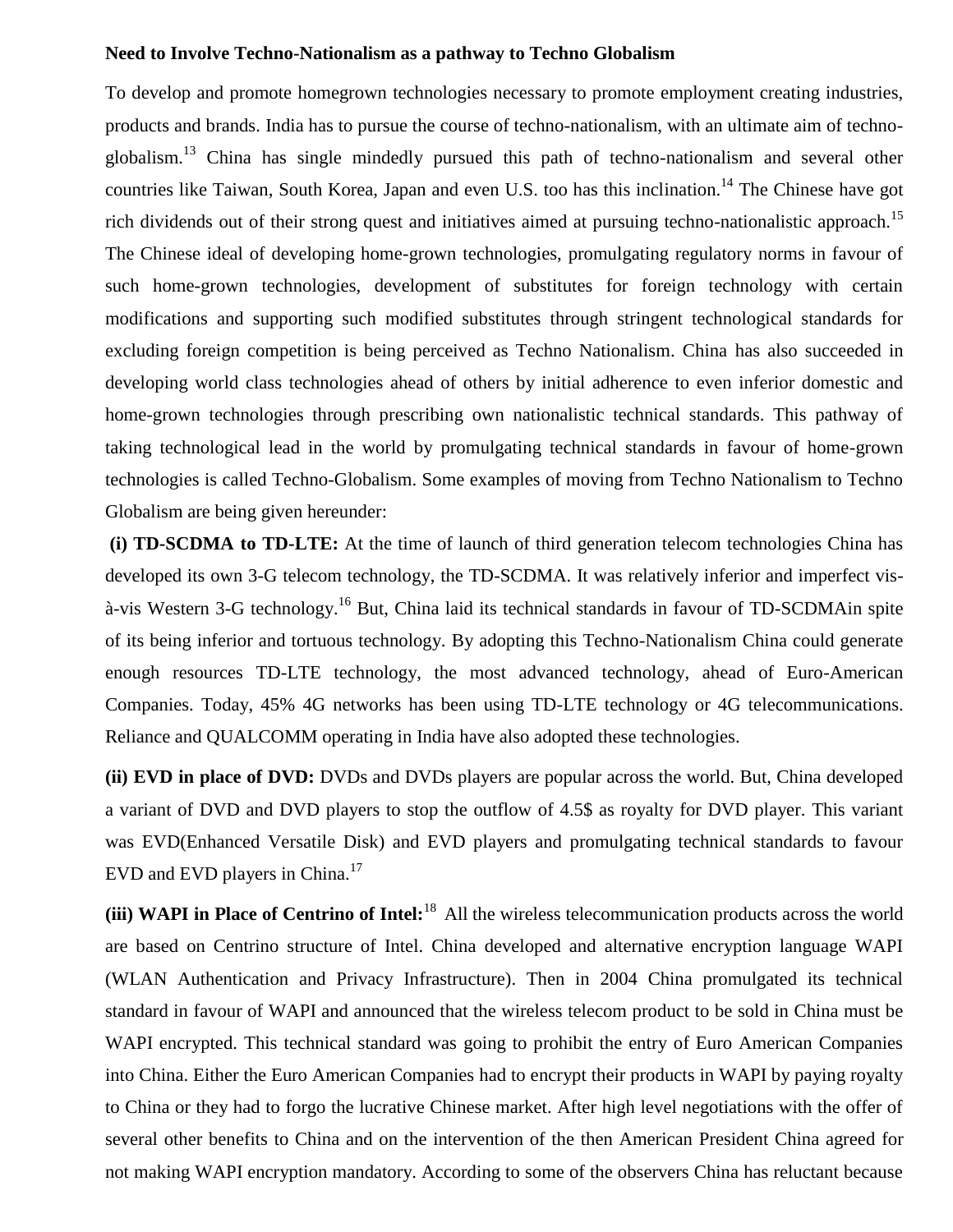WAPI is still not WIFI friendly. China has been working to make WAPI, WIFI friendly. The day they would succeed they would make all telecom products WAPI encrypted mandatory. India is also considered as the software capital of the world. So, If India too tries, it can also make such breakthroughs.

**(iv) Red Flag Linux:-** China has been endeavoring to promote its home grown alternative for the Microsoft operating system windows, the Red Flag Linux.<sup>19</sup>

**(v) COS in place of WINDOWS:-** To further save the royalty going out for the Microsoft operating system WINDOWS, China has developed, the Chinese Operating System  $(COS)$ <sup>20</sup>. The COS has many enhanced security features then the windows. China has launched this new operating system on October 27, 2014 and has announced that every year windows would be replaced by COS on 15% of the computers installed in the public sector and government departments. India has a larger battery of software engineers than China, but has not yet endeavored replace WINDOWS to prevent outflow of billions of rupees in foreign exchange as royalty for foreign operating systems like Windows, Android etc. . China now aims to say goodbye to Windows and Android by adopting the COS and by further improving it to completely replace windows and android by COS.

## **Cost of Ignoring Homegrown Capability by India vis a vis Chinese Technonationalism:**

The lapses of India had severe in ignoring the homegrown capacities, against foreign technologies, which have led to loss of several opportunities of growth and indigenous technology developments. It has happened in telecom, power, shipbuilding etc.; wherein doling out the bounties of supply-orders to foreign player has deprived the domestic sectors in several fields. For instance, India had made a praiseworthy breakthrough corDECT technology for  $2G^{21}$ . But, undue haste was shown by the government to adopt GSM technology, instead of the home grown CorDECT technology. To the contrary China, thereafter without much to its credit in telecom technology over-stretched to overtake the Euro-American companies in developing the 3rd generation telecom technology (3G) but it could develop only a very primitive and tortuous technology, the TD-SCDMA (a modified version of 2G SCDMA technology). Notwithstanding this it kept pursuing a techno-nationalistic course and permitted to roll out only indigenously developed 3G network in China, pursuing further research to improve upon it inspite of the fact that this Chinese indigenous technology was far inferior to the Euro-American 3G technology. But, China did not adopt Euro-American technology. So, out of the resources generated from rolling out their indigenous 3G technology alone, China succeeded to develop very superior 4th generation telecom (4G) technology ahead of, and also better than the EuroAmerican companies. They (Chinese) developed the TD-LTE as 4G telecom technology from the same tortuous, but indigenous TD-SCDMA technology<sup>22</sup>. Now, according to various estimates, the Chinese TD-LTE has been adopted by 45% of world's 4G networks, including Reliance, Qualcomm etc. in India, inspite of having the first generation technology in early 90s, much superior to that of Chinese has got badly crippled and become fully dependent upon external supplies for 2G, 3G and 4G telecom technologies and largely upon China, a security threat of first order for the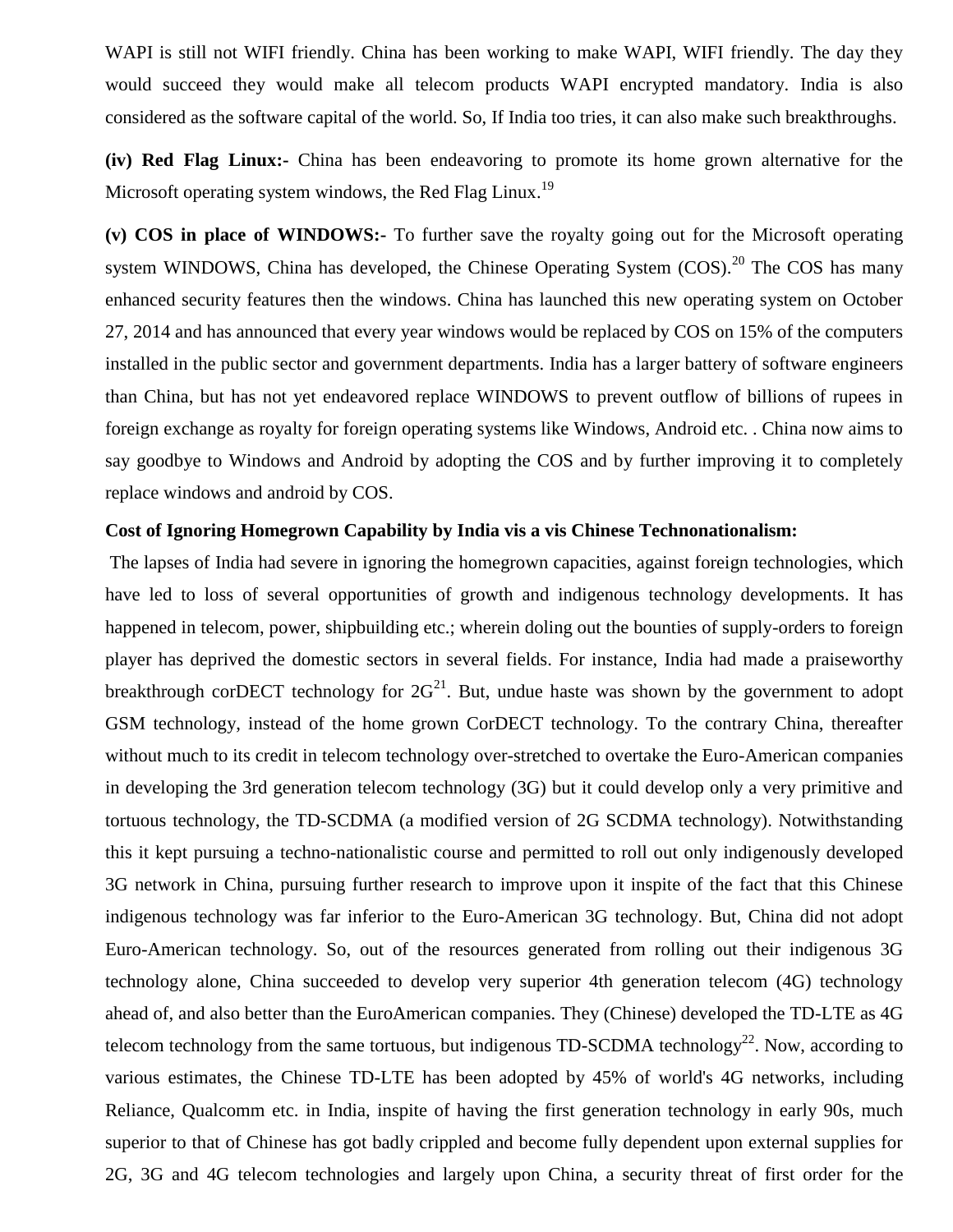country, solely because of patronizing foreign firms in 1990s. Now, China has been working on 5th generation telecom technology from the revenues generated from the indigenously developed 3G and 4G technologies, while we missed the train from the time of 2G till date inspite of having developed a unique proto-type for 2G, the corDECT. China could take this escalator in developing the indigenous telecom technology and pursue techno-globalism solely by the techno-nationalistic approach.

India can take a quantum leap with techno-nationalist focus in research and innovations, and the first step would be to identify the focus areas for the collaborative researches or coordinated studies, based upon the capabilities in the universities and the industry and the nation. The first step to move ahead in this direction would be needs to break the ice through university-industry round tables to be organized at the location of each of the 400 industry clusters in the country for brainstorming and identifying areas of strength and cooperation. Such round tables would help to pin-point the areas of common interest, relative strengths and scope to collaborate. Industry specific 'University-Industry' consortia or technology development cooperative associations and agreements would automatically follow. The Association of Indian Universities (AIU) being the sole umbrella organization of the academian can take initiative and move ahead in this direction to coordinate with the multiple industry bodies like FICCI, ASSOCHAM, CII, PHDCCI, Laghu Udhyog Bharti and also to rope in the Union and state governments.

#### **Notes**

- 1. "China has a Dominant Share of World Manufacturing", Manufactures Alliance for Productivity and Innovation, June 1, 2014, www.mapi.net/blog/2014/1.
- 2. Rohini Singh DNA 14 July, 2016 " Indian education sector continues to remains unpopular amongst foreign students, new delhi
- 3. www.statcan.gc.ca/daily-quotidien
- 4. www.wipo.int/edocs/mdocs/.../wipo../wipo\_msmes\_del\_10\_ref\_theme\_06\_01.ppt
- 5. Larkin Marilynn building successful partnership between academia and industry.

www.elsevier.com/connect/story/research-matters/research.commercilization

- 6. science, technology and innovation policy 2013. www.dst.gov.in/st-system-india/science-and-technology-policy2013.
- 7. Guimon Jose Promoting university-Industry collaboration developing countries. innovationpolicyplatform.org
- 8. Ibid
- 9. Ibid
- 10. Markus Permann and Ammon Salter How to Create Productive Partnerships With Universities Magazine: Summer 2012 Research Feature June 18, 2012.
- 11. Ibid. 5
- 12. Ibid. 5